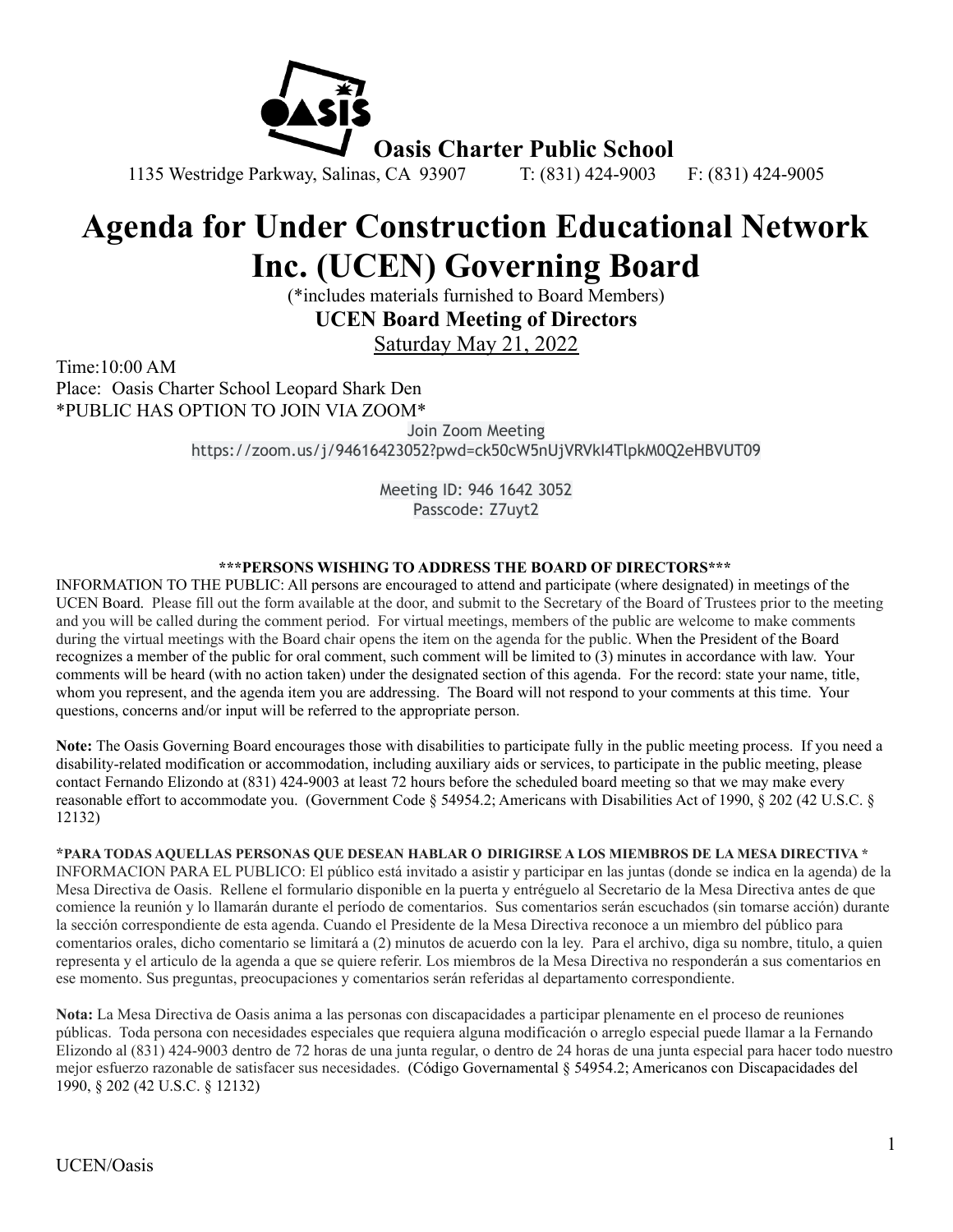#### **A. REGULAR AGENDA:**

#### **1. OPENING BUSINESS**

1.1 Call Meeting to Order and Roll Call- Board President Time called to order:  $\qquad$ :

Roll Call of Members Present:

| Jacqueline Vasquez-President   | Yes        | Absent |
|--------------------------------|------------|--------|
| Margie Wiebusch-Vice President | <b>Yes</b> | Absent |
| Maria Alvarez - Member         | Yes        | Absent |
| Steve Duran - Treasurer        | Yes        | Absent |
| Jamie Stracuzzi- Member        | Yes        | Absent |

#### **DISCUSSION/ACTION/RESOLUTION**

#### **Board findings pursuant to Government Code Section 54953(e)**

The Charter School Board of Directors determines, in accordance with Government Code Section 54953(e)(1)(B), that meeting in person would present imminent risks to the health or safety of attendees. Pursuant to Government Code Section 54953(e)(3), the Board has also reconsidered the circumstances of the State of Emergency declared by the Governor on March 4, 2020, and finds the State of Emergency continues to directly impact the ability of the Directors to meet safely in person and/or that State or local officials continue to impose or recommend measures to promote social distancing. **RECOMMENDATION/ACTION: UCEN President**

"That the Board of Directors adopts the finding as written and approves to continue to have virtual meetings via Zoom."

#### **2. CONSENT AGENDA**

#### **2.1** Adoption of the Agenda

#### **ACTION/RECOMMENDATION**

"That the Governing Board approve the consent agenda as presented"

#### **3. PUBLIC COMMENT PERIOD (Concerning items on the agenda)**

Individuals wishing to address agenda items, and/or other items, may do so at this time, or wait until the agenda item comes up. There will be a limit of 3 minutes per person on public comments (double that time for individuals utilizing an interpreter).

- **4. ACTION ITEMS 4.1 NONE**
- **5. NON-ACTION ITEMS NONE**
- **6. ADMINISTRATION AND STAFF REPORTS** NONE

#### **7. BUSINESS SERVICES AND PRESENTATIONS**

**7.1** Presentation on the role and responsibilities of the Board of Directors.-Fernando Elizondo

**7.2** The Board of Directors will review, discuss and priorize schoolwide instructional and operational needs.

## **8. BOARD REPORTS**

NONE

#### **9. NEXT MEETING DATE:**

**9.1** Next Meeting: Tuesday May 31 2022

#### **10. ANNOUNCEMENTS**

- 10.1 May 30th- Memorial Day-No School
- 10.2 June 3rd-Last day of school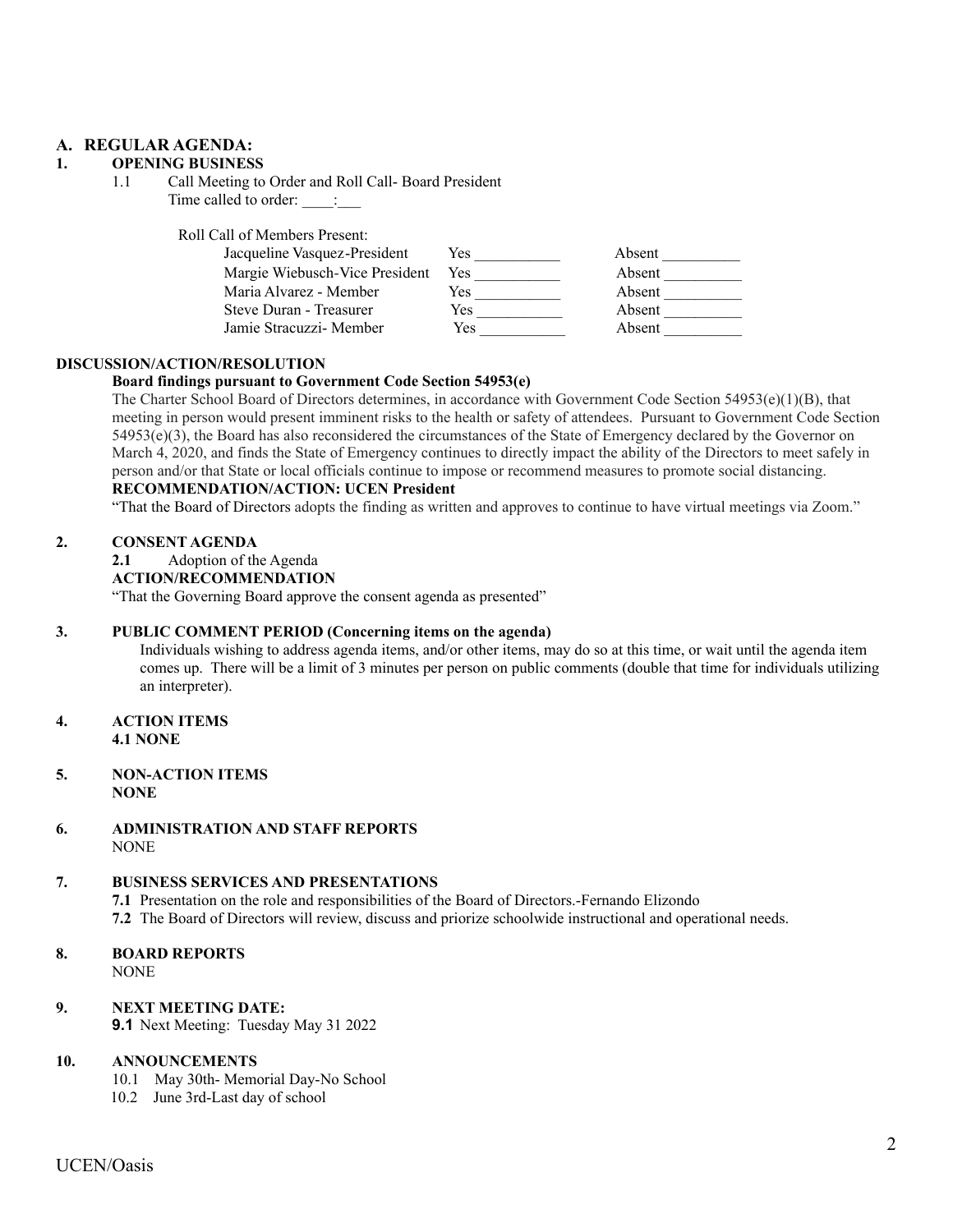10.3 June 20th-First day of summer school

### **11. ADJOURNMENT**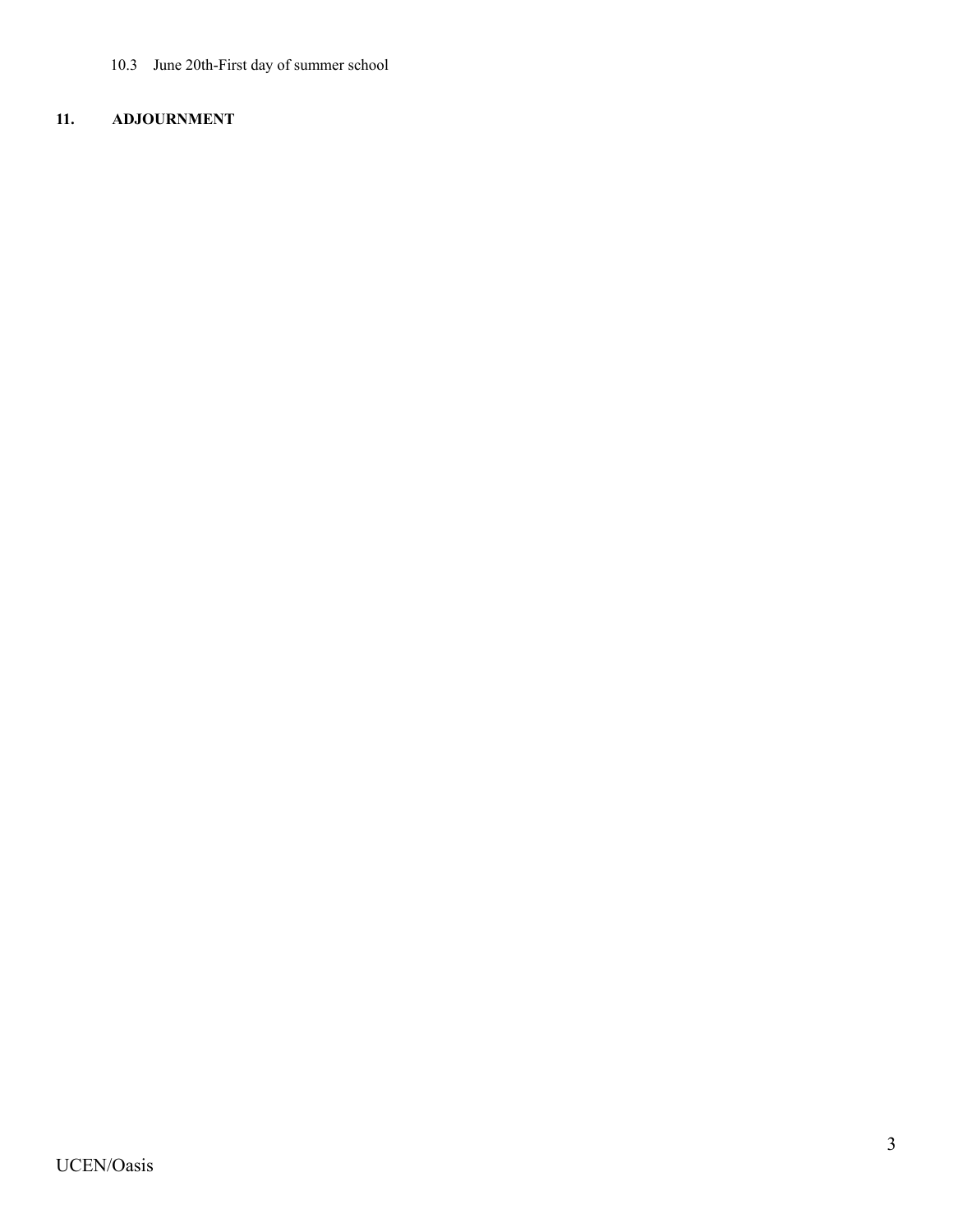# **PRESENTATION ON GOVERNANCE OASIS CHARTER SCHOOL**

# **SPECIAL BOARD MEETING 1135 Westridge Parkway Salinas,CA May 21,2022 9:00AM Presenters Fernando Elizondo and Robert Costa**

### **1. DEFINITION OF GOVERNANCE**?

The action of governing

**2 WHAT IS THE ROLE OF THE BOARD OF DIRECTORS?**

GOVERNANCE-FINANCIAL-EDUCATIONAL SETTING DIRECTION PROVIDING SUPPORT TO ED AND STAFF MONITOR AND COMMUNICATIONS OF RESULTS STUDENT ACHIEVEMENT-POLICIES-FINANCES-SELF EVALUATION.

**3 REVIEW BOARD POLICY ON GOVERNANCE A REVIEW OF KEY WORDS**

**4. DEFINE THE BOARD'S ROLE IN THE' WHAT' AND THE' HOW'** ROLE PLAY THE WHATS AND THE HOWS.

**5. BOARD POLICIES-**ARE **BROAD** STATEMENTS WHICH SET FORTH THE PURPOSES AND PRESCRIBE IN GENERAL TERMS THE ORGANIZATION AND PROGRAM OF A CHARTER SCHOOL- **Robert Costa presenter** CHARTING THE COURSE OF ACTION

**5.A ADMINISTRATIVE REGULATIONS**-ARE- DETAILED DIRECTIONS DEVELOPED BY THE SUPER AND ADMINISTRATIVE STAFF TO PUT POLICY INTO PRACTICE**: Robert Costa** SETS FORTH SPECIFIC REQUIREMENTS INCLUDED STEP/STEP PROCEDURES COULD HAVE AN EXHIBIT POLICY- IMPLEMENTATION,RESPONSIBILITY, ACCOUNTABILITY.